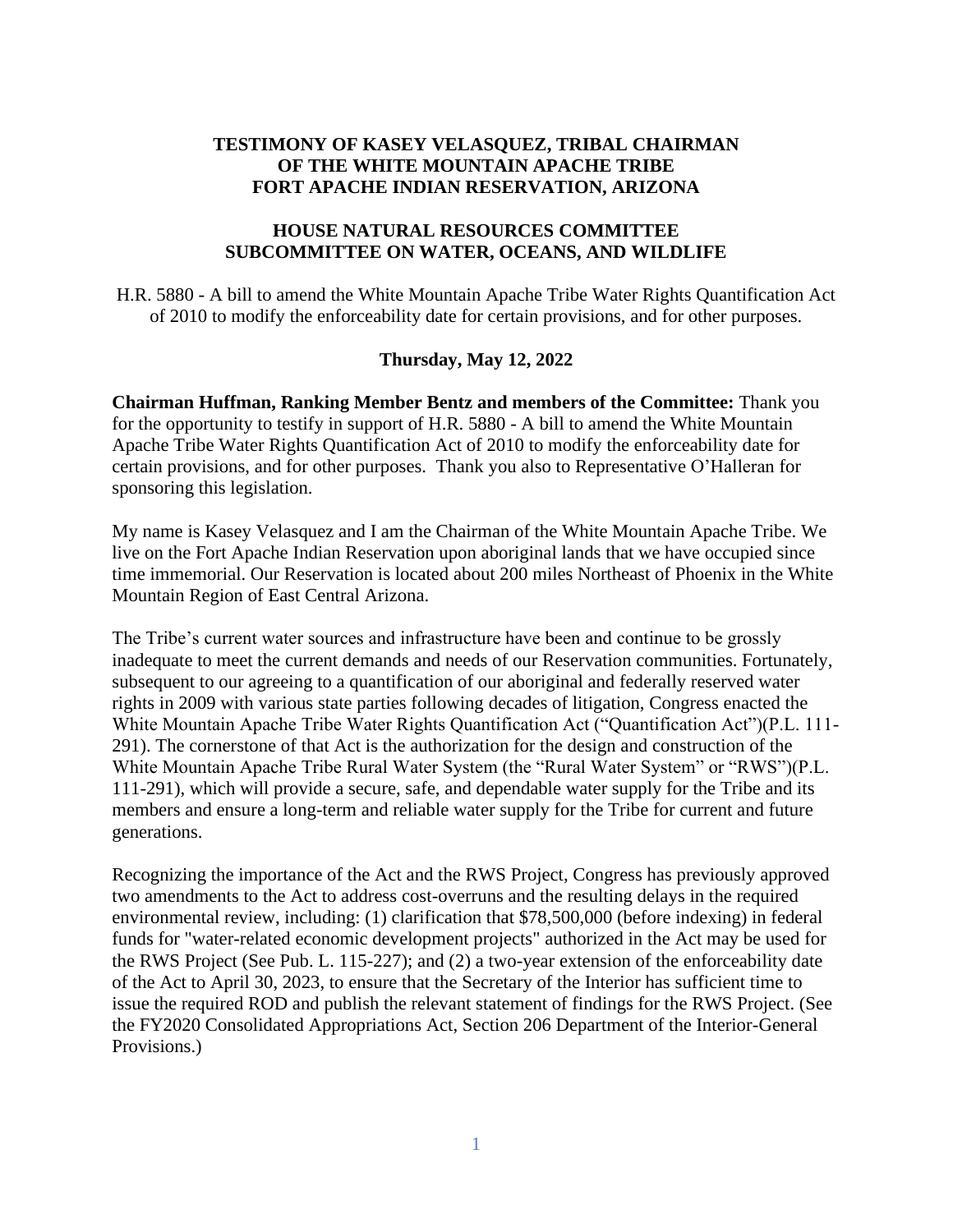Unfortunately, since the passage of the above amendments, the Tribe has learned that the costs for the RWS will exceed the costs authorized in the underlying Act, even when factoring in the additional flexibility to use previously authorized water-related economic development funds for the project. The associated engineering issues have also delayed dam design and the environmental review process, thus necessitating the need to extend the enforceability date by two years.

If this issue is not resolved, the completion of the Rural Water System project will be threatened, thereby increasing the ultimate cost to the United States and delaying the delivery of lifesustaining drinking water to our reservation communities. Consequently, the Tribe is seeking a final amendment to: (1) increase the federal funds authorized to complete the RWS Project to address cost-overruns; and (2) extend the enforceability date to April 30, 2025, to allow sufficient time for dam design and the environmental review associated with the project to be completed.

## **Fort Apache Indian Reservation and the Tribe's Reserved Water Rights**

The Tribe holds full beneficial title to 1.66 million acres of trust land in the east central highlands of the State of Arizona. The Tribe's Fort Apache Indian Reservation was established by Executive Order in 1871. We have retained actual, exclusive use and occupancy of our aboriginal lands within the boundaries we agreed to, and which were later designated by the Executive Orders dated November 9, 1871, and December 14, 1872, without exception, reservation, or limitation since time immemorial. The Tribe's vested property rights, including its aboriginal and other federal reserved rights to the use of water, often referred to as *Winters* Doctrine Water Rights, that underlie, border and traverse our lands, have never been extinguished by the United States and are prior and paramount to all rights to the use of water in the Upper Salt River drainage, the primary tributary in the adjudication of the water rights in the Gila River Basin.

Except for a small portion of the Reservation that drains to the Little Colorado River Basin, virtually our entire Reservation drains to the Salt River. The headwaters and tributaries of the Salt River arise on our Reservation and are the principal sources of water for the Tribe and the greater metropolitan Phoenix area. Specifically, 78 percent of the water in Theodore Roosevelt Reservoir located north of the Phoenix Valley is contributed from our Reservation; at Saguaro Lake reservoir, further South, 60 percent of the water is contributed from our Reservation; and below the confluence of the Verde River and Salt River, near Granite Reef Dam, Scottsdale, 42 percent of the water comes from our Reservation. The importance of achieving implementation of our 2009 Water Rights Quantification Agreement is essential to the well-being of the White Mountain Apache Tribe and the downstream water users in the Phoenix Valley.

#### **White Mountain Apache Tribe Water Rights Quantification Act of 2010**

In 2010, Congress approved the historic White Mountain Apache Tribe Water Rights Quantification Act as part of the Claims Resolution Act of 2010 (P.L. 111-291). The legislation was sponsored by the entire Arizona delegation at the time. The Quantification Act resolved the Tribe's water-related damage and reserved water rights claims against the United States, the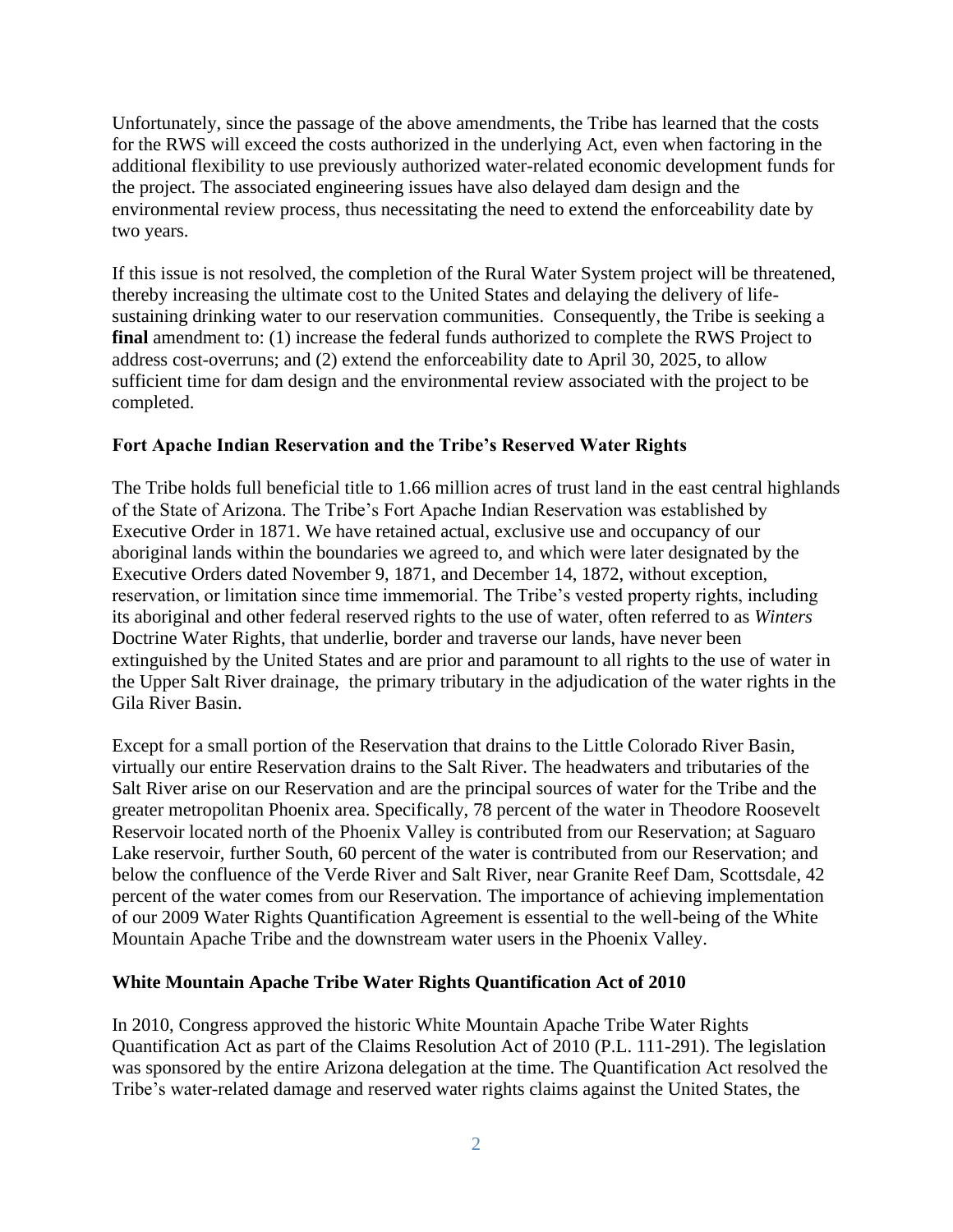State of Arizona, and a number of state parties regarding rights in the Little Colorado River and the Gila River (Salt River and Tributaries thereto). In consideration for the Tribe waiving its water related claims and prior reserved rights, the Act authorized funding for the construction of the Rural Water System comprised of a dam and reservoir, treatment plant, and 55 miles of pipeline to serve virtually every Reservation community. In addition, the Act also authorized funding for, among other things: (1) cost-overruns for the Rural Water System (Sec. 312(e)) and (2) "water-related economic development projects" as part of the WMAT Settlement Fund (Sec. 312(b)).

The White Mountain Apache Tribe Water Rights Quantification Agreement, which was respectfully negotiated amongst all parties, was formally approved by the White Mountain Apache Tribe and all parties, including the Secretary of the Interior, and subsequently approved by the Superior Courts (Apache County and Maricopa County Superior Court) of the State of Arizona on December 18, 2014. The White Mountain Apache Tribe Water Rights Quantification Settlement Judgment and Decree was filed in Maricopa County and Apache County on March 15, 2015. The Judgments and Decrees become enforceable on the date that the White Mountain Apache Tribe Water Rights Quantification Act becomes enforceable with the publication by the Secretary of the Record of Decision allowing the construction of the Rural Water System project to go forward.

#### **The Tribe's Drinking Water Crisis**

The driving force behind the 2009 water rights settlement and the 2010 Quantification Act was the long-standing need to provide a reliable and safe water supply and delivery system to the members of the White Mountain Apache Tribe. The Tribe and Reservation residents are in urgent need of a long-term solution for their drinking water needs. Currently, the Tribe is served by the Miner Flat Well Field. Well production has fallen sharply and is in irreversible decline. Over the last decade, well production has fallen by more than 60%. A small diversion project on the North Fork of the White River was constructed several years ago to compensate for the precipitous loss of well production, but was only a temporary fix. Drinking water shortages remain a chronic problem. The Tribe experiences annual summer drinking water shortages, and there is no prospect for groundwater recovery as there is little or no groundwater on the Reservation. The quality of the existing water sources threatens the health of our membership and other Reservation residents, including the Indian Health Service Regional Hospital and State and Bureau of Indian Affairs schools. The only viable solution is the replacement of failing groundwater resources with surface water from the North Fork of the White River.

Without reservoir storage behind Miner Flat Dam, a feature authorized by the Act, the unregulated stream flows of the North Fork of the White River, supplemented by a sharply reduced Miner Flat Well Field, are together inadequate to meet current, much less future, community demands of the White Mountain Apache Tribe in the Greater Whiteriver Area, Cedar Creek, Carrizo, and Cibecue, where 95% of the Reservation population resides. Nor can we maintain a minimum flow in the North Fork of the White River. Therefore, Miner Flat Dam is necessary to store 8,600 acre-feet of water during runoff periods for release and enhancement of the North Fork of the White River to not only meet demands of the Reservation Rural Water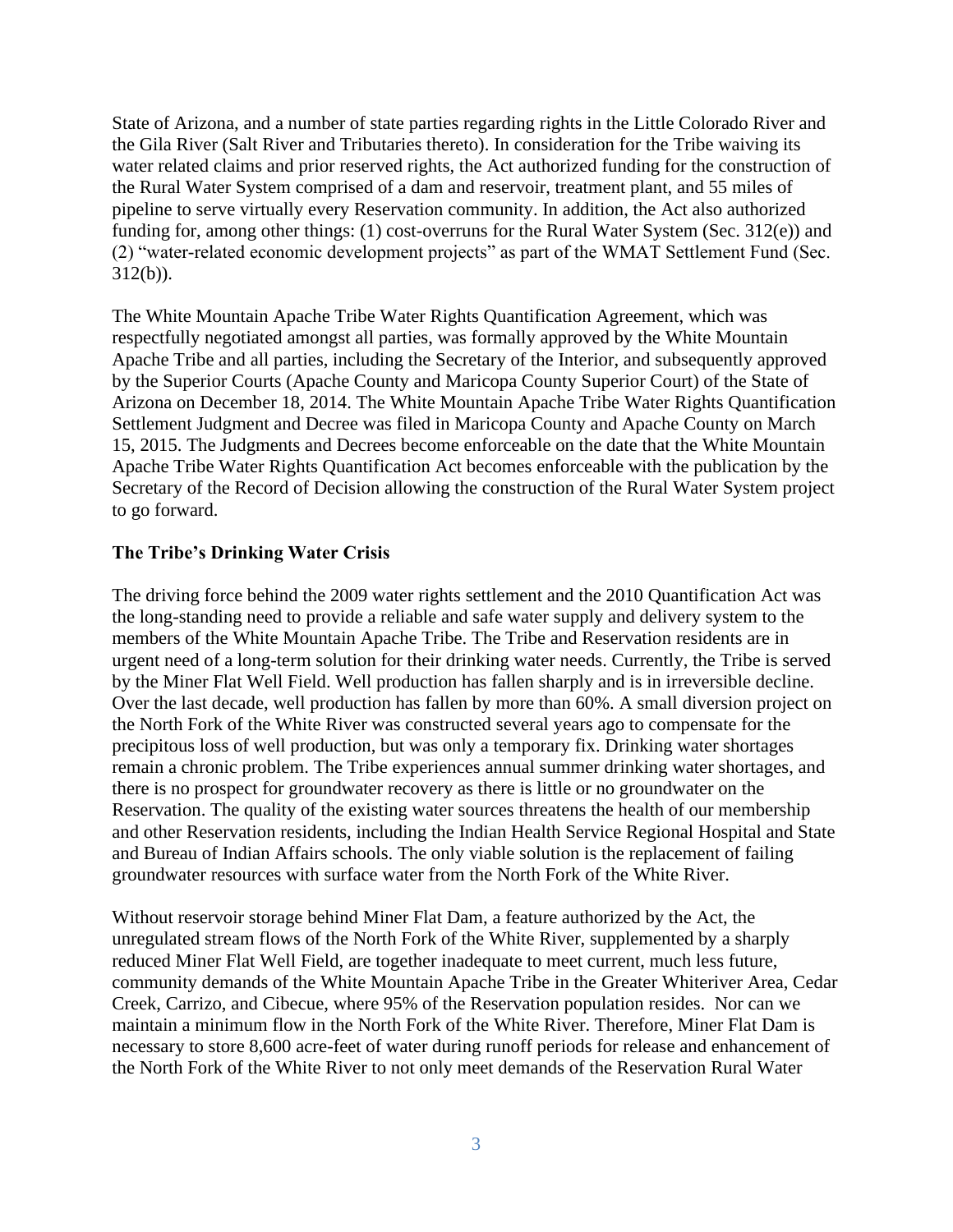System, but to maintain a minimum flow required for aquatic and riparian habitat preservation and enhancement.

In sum, the Rural Water System will replace the failing groundwater well system and enable the Tribe to construct a secure, safe and reliable drinking water supply for the current 17,000 White Mountain Apache Tribal members and residents living on our Reservation and to meet the increasing drinking water needs of the Reservation for a future population of nearly 40,000 persons in the decades to come.

## **Need for Amendment**

Unfortunately, as work on the design and geotechnical study of the proposed dam site for the Rural Water System has taken place, the Tribe together with Reclamation and its consultants have identified additional cost-overruns beyond what was initially contemplated at the time Congress passed the first amendment to the Act. These additional costs were discovered after the Tribe conducted further review of the project with the assistance of HDR, the Engineer of Record (EOR) for the WMAT. In 2019, WMAT worked with Reclamation on a new drilling program to further define the site characteristics and to prepare the Viability Assessment (VA) of the Miner Flat Dam, a key component of the RWS. In the course of this work, the Tribe's consulting engineers altered the design to address seepage and stability issues at the dam site, which resulted in an increased cost estimate for the project.

We have continued to work closely with the U.S. Bureau of Reclamation and believe we are close to reaching consensus to address the design issues discussed above so that the RWS can be built and the settlement finalized. In October 2021, the VA was finalized and it concluded that: (1) the dam is viable with the foundation treatments proposed; (2) the dam will meet national dam safety criteria; and (3) the dam will effectively regulate the North Fork of the White River for the Rural Water System with relatively small and controllable seepage losses.

The upper end of the costs for options in the VA required an additional funding amount of approximately \$250 million to complete HDR's proposal for construction of Miner Flat Dam. The increased funding amount also includes the cost for the dam, pipelines, pumping stations, water tanks, water treatment plant, diversion to the water treatment plant and all other elements of the WMAT RWS. The additional funding is for all features of the WMAT RWS and includes construction contingencies and "non-contract" costs (such as NEPA compliance, Clean Water Act compliance, NHPA compliance, project planning, design, construction observation, administration of construction contracts with builders of the project features awarded contracts in a competitive bidding process, and Reclamation oversight, among other costs not listed).

In November 2021, the Bureau of Reclamation asked WMAT to prepare an "addendum" to the Final VA to address the costs of an additional design option that would include an underground concrete wall across the full breadth of the valley of the North Fork of the White River as deep as the basement complex and to depths of 150 to 350 feet depending on location across the Valley. WMAT complied and directed HDR to prepare a cost estimate of the option proposed by Reclamation and a second less costly option that would provide a more robust treatment of